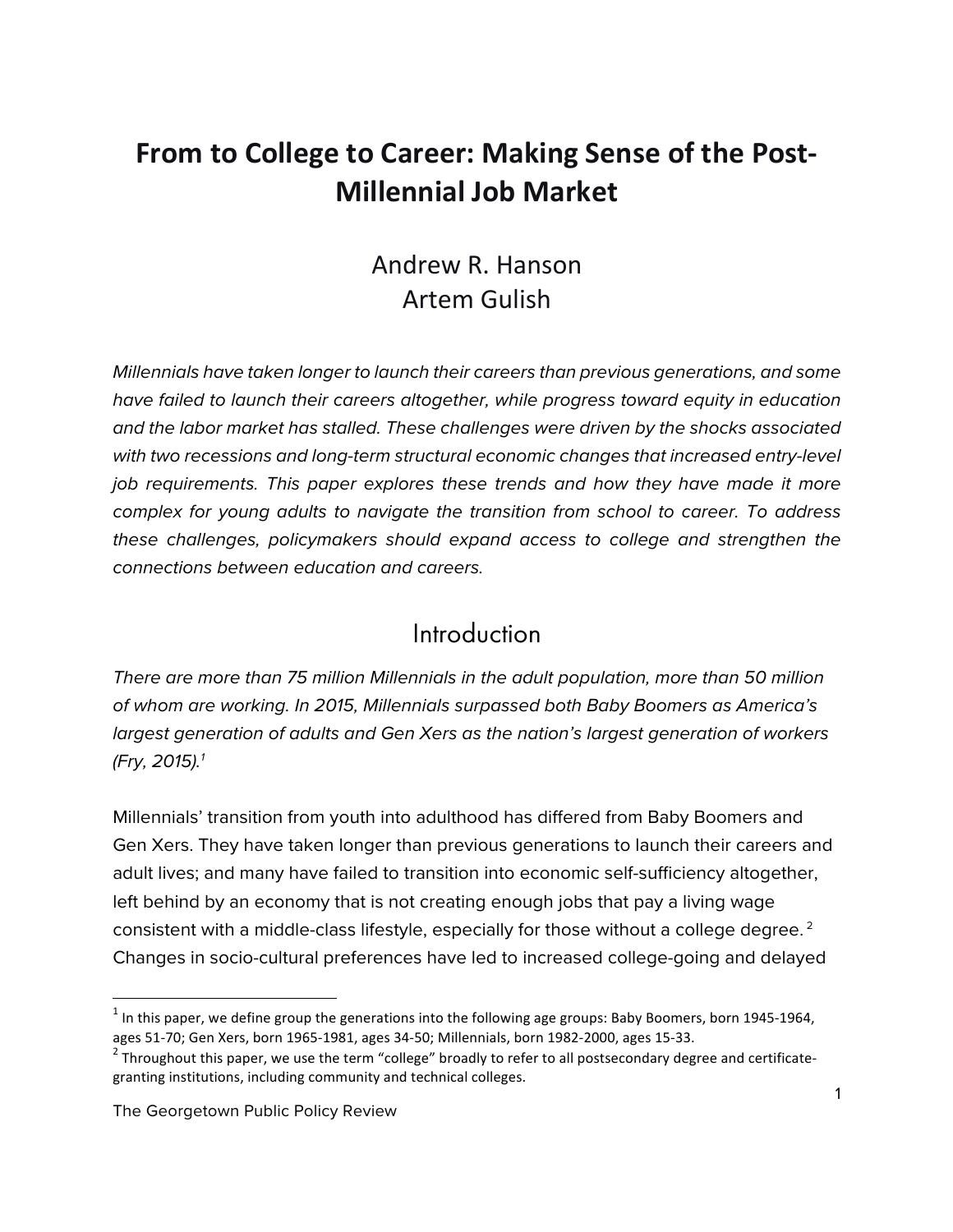family formation that partly explain why it has taken Millennials longer to achieve financial independence (Danzinger and Rouse, 2007).

As older Millennials form families and households, and become more civically active, they will define the public discourse in the coming decades. Millennials' lagging transition into the workforce suggests that the 20th century model of education, work, and retirement neither reflects young adults' delayed career launch, driven by rising entry-level job requirements, nor older adults' delayed exit from the workforce. To prepare the Millennial generation for these post-Millennial realities, certain issues must receive larger attention from policymakers, such as universal access to affordable college, lifelong learning, and equity in education and the labor market.

# The Evolving Job Market

Baby Boomers came of age in an economy where young men with only a high school education could find jobs that paid a living wage and enabled them to support a family (Moretti, 2012). At that time, employers were more willing to provide low-skill workers with general and specialized training (Carnevale, 1988). Growing transportation efficiency, fueled by the interstate highway system and innovations in auto manufacturing, allowed industry to move factories to suburbs and small towns. Combined with the high crime rates of cities and desegregation, these developments led to "white flight"—the migration of whites from cities to the suburbs and exurbs (Frey, 1979).

"Millennials failed to transition into economic self-sufficiency, left behind by an economy that is not creating enough jobs that pay a living wage consistent with a middle-class lifestyle, especially for those without a college degree."

As Gen Xers graduated from high school in the early 1980s, manufacturing was in decline as a chief career pathway for young adults, but many good jobs remained (Moretti, 2012). The economy was booming, as most Gen Xers launched their careers in a period defined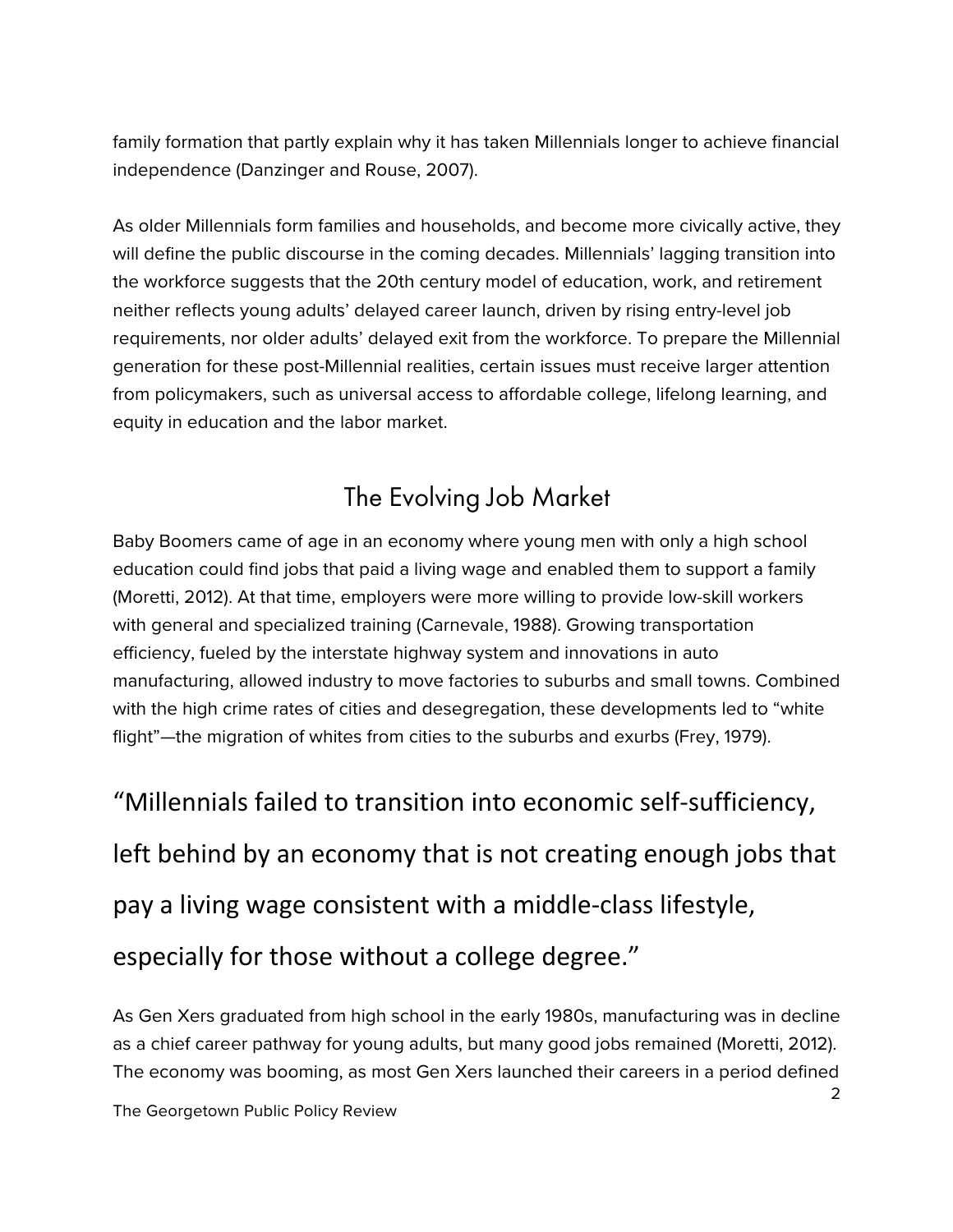by strong growth and low business cycle volatility. Consulting and information technology sectors were growing. Women made enormous progress, entering the workforce in large numbers, narrowing the gender wage gap, and forging pathways into career fields traditionally dominated by men. In the 1990s, African Americans made enormous leaps in employment and closing the black-white wage gap.<sup>3</sup>

In contrast, as the first waves of Millennials began entering adulthood in the 2000s, they were hit by two recessions, the second of which was the largest shock to the U.S. economy since the Great Depression (International Monetary Fund, 2008). Despite the fact that Millennials are the most educated generation in American history – 34% have a bachelor's degree compared to 25% of Baby Boomers and Gen Xers when they were the same ages (Taylor et al., 2014) – their high level of academic preparation has not been enough to overcome the economic shock of two recessions.

## Millennials' Failure to Launch

The 2000s saw the employment rate for Millennials in their late 20s decline from 88% to 80%, and, for those in their early 20s, from 84% to 72% (Carnevale et al., 2013a). That means 5.6 million Millennials who would have had a job in the 2000 economy did not have one in the 2010 economy.

Most Millennials' attempts at transforming their education into a career occurred in a slack labor market, where the competition for any given job opening remained high. Young adults are typically most affected by slack labor markets – due to their lack of tenure and work experience, they are the last hired and first fired (Carnevale et al., 2013a). Following the Great Recession of 2007-09, Millennials' rate of unemployment, which was already higher than other generations' despite their early malleability in the labor market, more than doubled, from 6.5% to 13.4%.<sup>4</sup>

<u> 1989 - Johann Barn, mars ann an t-Amhain Aonaich ann an t-Aonaich ann an t-Aonaich ann an t-Aonaich ann an t-</u>

 $3$  Georgetown University Center on Education and the Workforce analysis of data from the U.S. Census Bureau's *Current Population Survey* (March supplement), 1980-2010.

 $^4$  Georgetown University Center on Education and the Workforce analysis of data from the U.S. Census Bureau's Current Population Survey (March supplement), 2007-2010.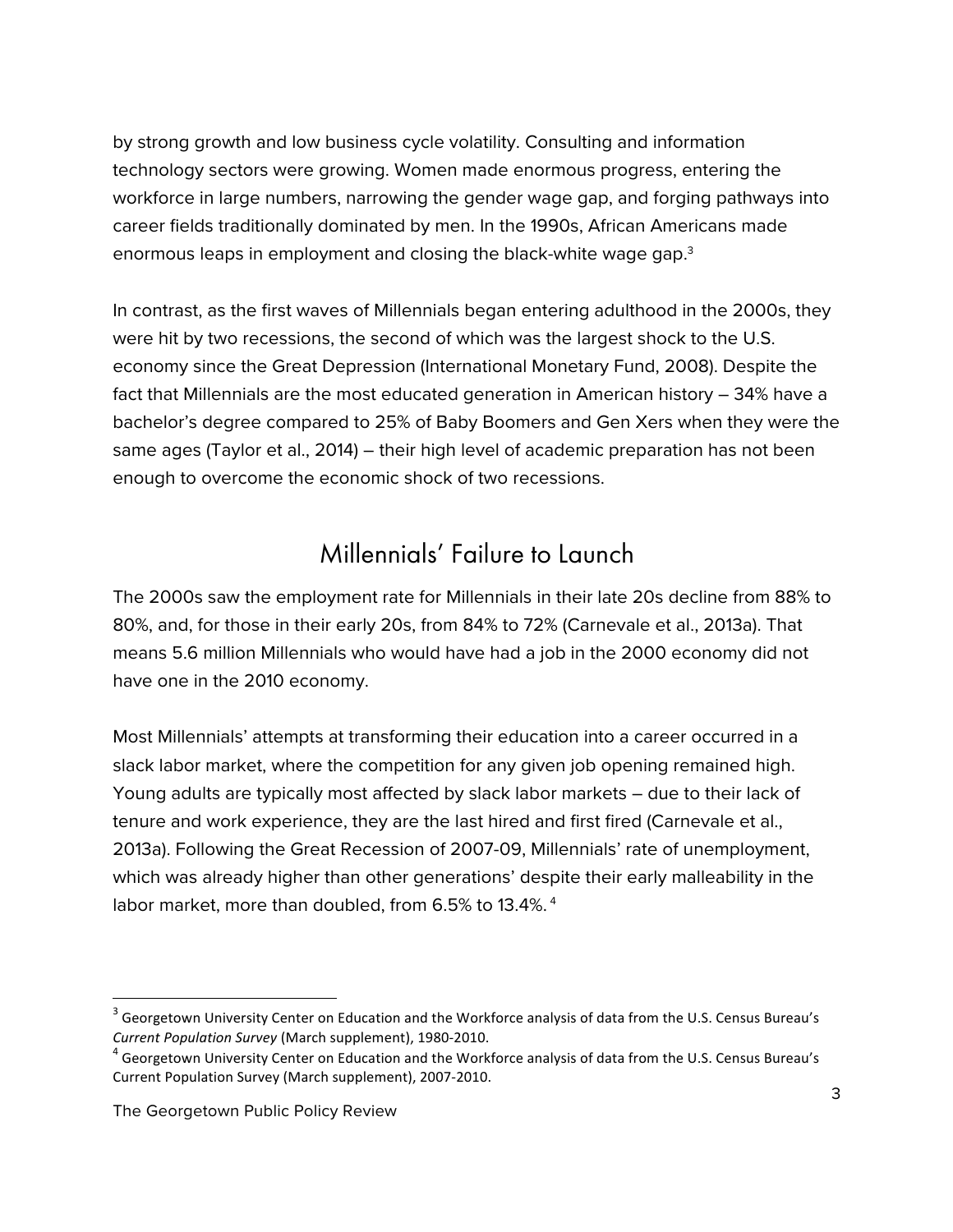Entering a slack labor market at the start of their careers has been shown to have longterm negative wage effects, as workers settle for jobs below their qualifications. These negative effects can last ten years or longer (Kahn, 2010).



Earnings as a Percentage of Median Earnings, by Age, 1980-2014

While the Great Recession was a major shock to the job market, the underlying structural changes in the economy also had a major impact on the attempts by Millennials to launch their careers. Employers increased their entry-level job requirements, while colleges became increasingly responsible for providing entry-level training (Carnevale et al., 2015d). More and more, employers began requiring their entry-level job candidates to have college degrees before their applications were considered. Eventually, a college degree itself wasn't enough, as employers began requiring relevant work experience as well. The combination of a slack labor market, increased entry-level job requirements, and the decline of employer-provided entry-level training left many college-educated Millennials either unemployed or underemployed, at risk of skill atrophy.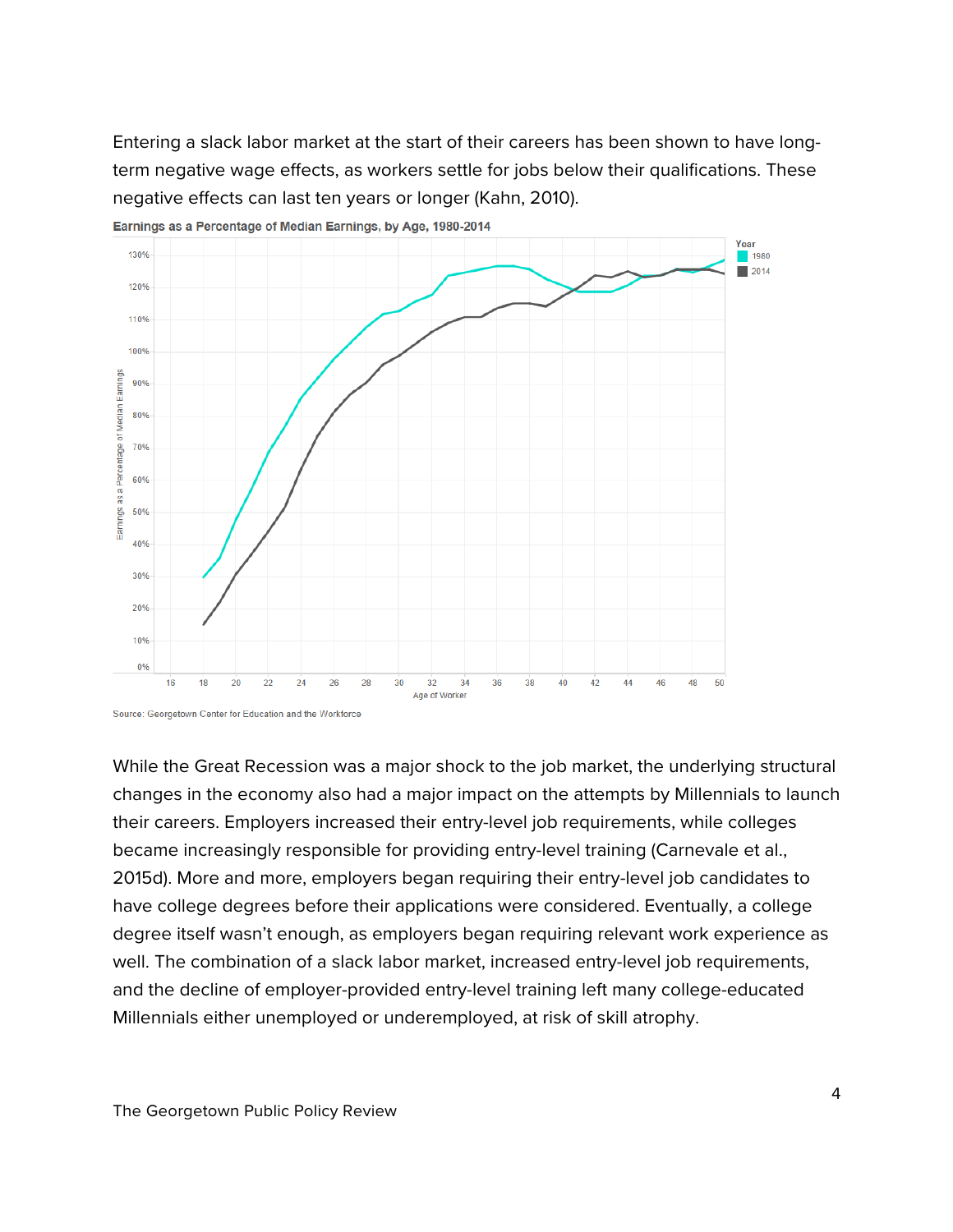# How Skill-Biased Technological Change and Globalization

# Affected Millennials

In part, these trends resulted from a slack labor market that allowed employers to be more selective in their hiring practices – there simply were not enough jobs to go around. But they were also driven by structural changes in the economy – technological innovations that automated many tasks involved in the blue-collar factory jobs of the 20th century, and globalization that allowed companies to ship their operations overseas (Brynjolfsson and McAfee, 2014). The jobs created in their place were polarized: highskill, high-wage jobs in such areas as consulting, healthcare, and business services and low-skill, low-wage jobs in healthcare support and food and personal services (Carnevale and Rose, 2015c).

"Millennials who grew up in small towns and were exposed to cities through college found that they had to stay in the cities if

## they wanted jobs."

Due to an evolution towards a polarized job market, the service sector came to dominate the economy, with the majority of new jobs created in offices, restaurants, and hospitals in cities. Building new factories in the suburbs and exurbs was no longer economically viable, as the manufacturing sector rapidly declined. Millennials who grew up in small towns and were exposed to cities through college found that they had to stay in the cities if they wanted jobs (Council of Economic Advisors, 2014). As a result, Millennials have urbanized at a greater rate than previous generations.

Today, access to high-skill, high-wage jobs depends on having a college degree, the chief marker of competence used in the American labor market. More than 60% of jobs require some education or training beyond high school, compared to less than 30% in the 1970s (Carnevale et al., 2010).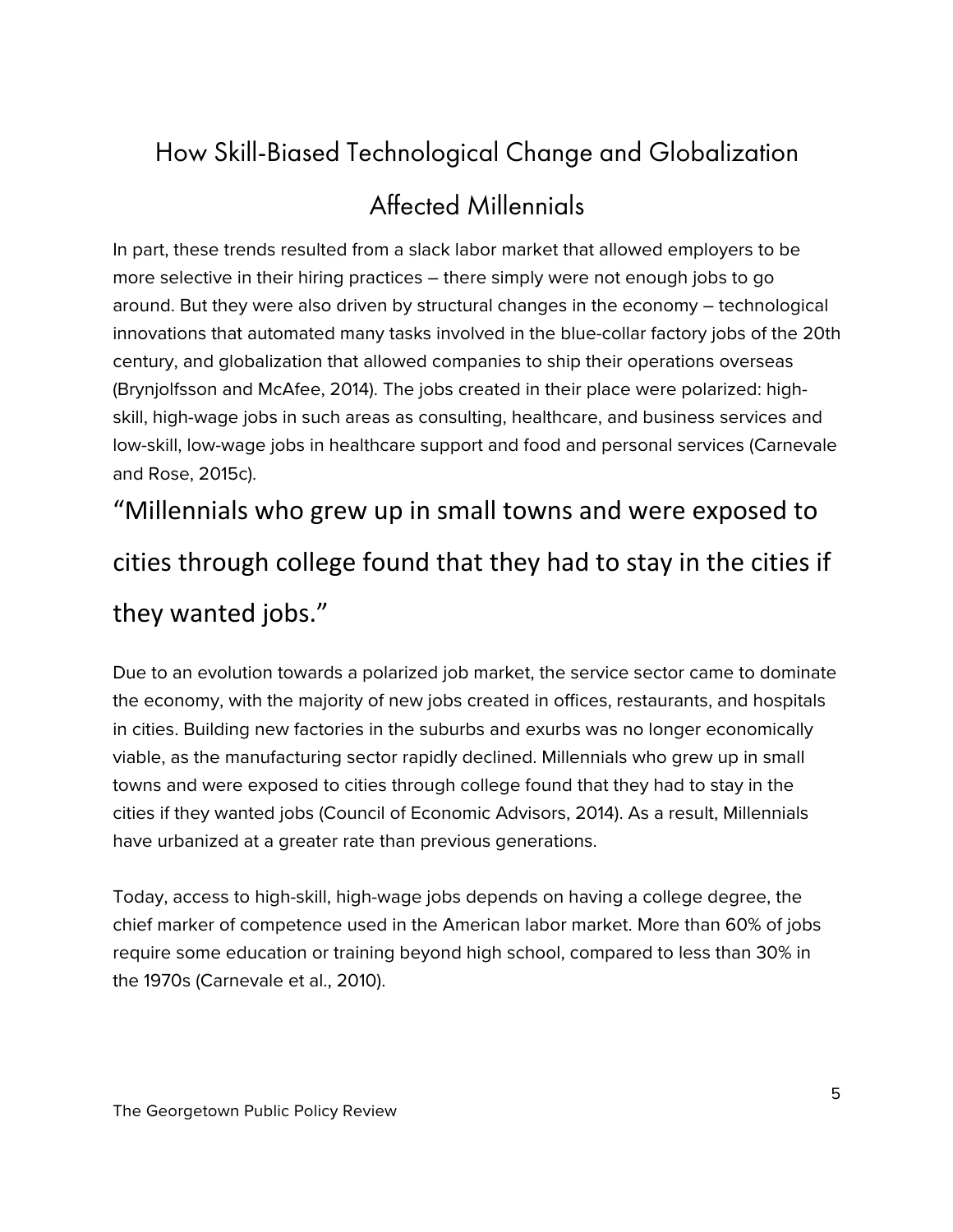

#### Percentage of Employed Millennials, by State, 2013

**Percent of Millennial Population Employed**  $50.00$ 

80.00

Percentage of employed millennials (age 18-34) in 2013 by state.

Source: New ACS 5-Year Estimates: See How Young Adults Today Compare. (2014).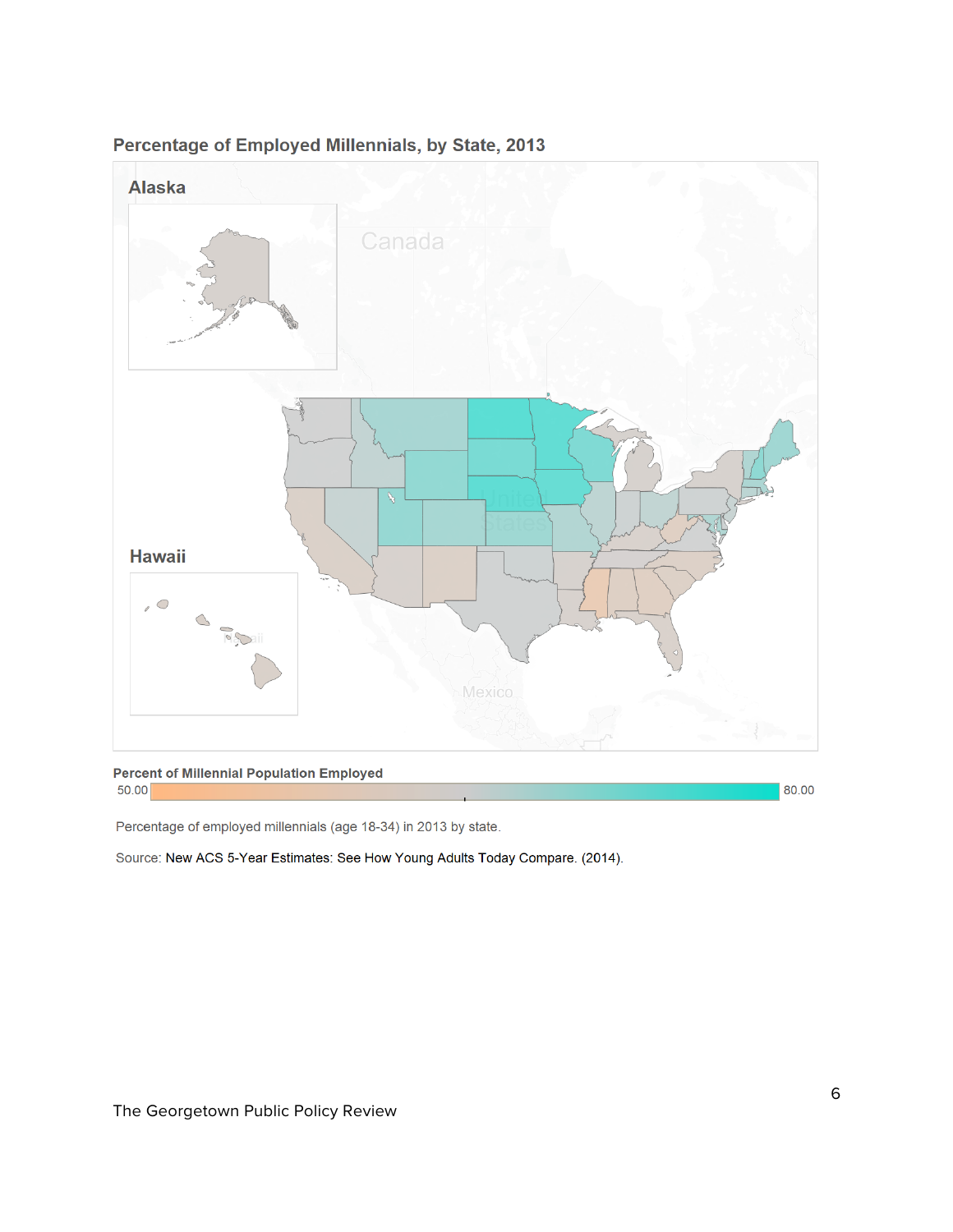Because education and work experience became increasingly necessary requirements for most entry-level full-time jobs, it has taken Millennials longer to get these jobs. Millennials take four more years to reach the average wage for all workers than Baby Boomers did - Boomers earned the average wage by age 26; Millennials do not reach that point until age 30 (Carnevale et al., 2013a). This has limited Millennials' purchasing power and made it more difficult for them to accumulate wealth.

# The Increasingly Complex School-to-Work Transition

Just as reaching economic stability has become more challenging for Millennials, navigating the school-to-career transition has also become far more complex, as the number of colleges, majors, and career fields has grown rapidly. Millennials have had to make choices with critical economic consequences, including:

- **Whether to pursue a bachelor's degree, associate degree, or certificate.** Young adults have to weigh the career prospects associated with different credentials, the costs associated with different programs, and their likelihood of completing their chosen program when deciding on which degree or certificate is right for them.
- **Where to go to college.** Former college students' average annual earnings vary from \$18,000 to \$92,000 10 years after they enroll depending on where they attend college (Carnevale et al., 2015b).
- **Which field or major to study.** The most lucrative majors lead to lifetime earnings more than \$3 million higher than the least lucrative majors (Carnevale et al., 2015a). Millennials are more likely than previous generations to have studied social sciences and applied technical career fields, such as communications, protective services, and library sciences (Council of Economic Advisers, 2014). These fields lead to careers that pay a middle-class wage, but do not pay as well as STEM (science, technology, engineering, and mathematics) and healthcare majors, fields Millennials are less likely to have studied than previous generations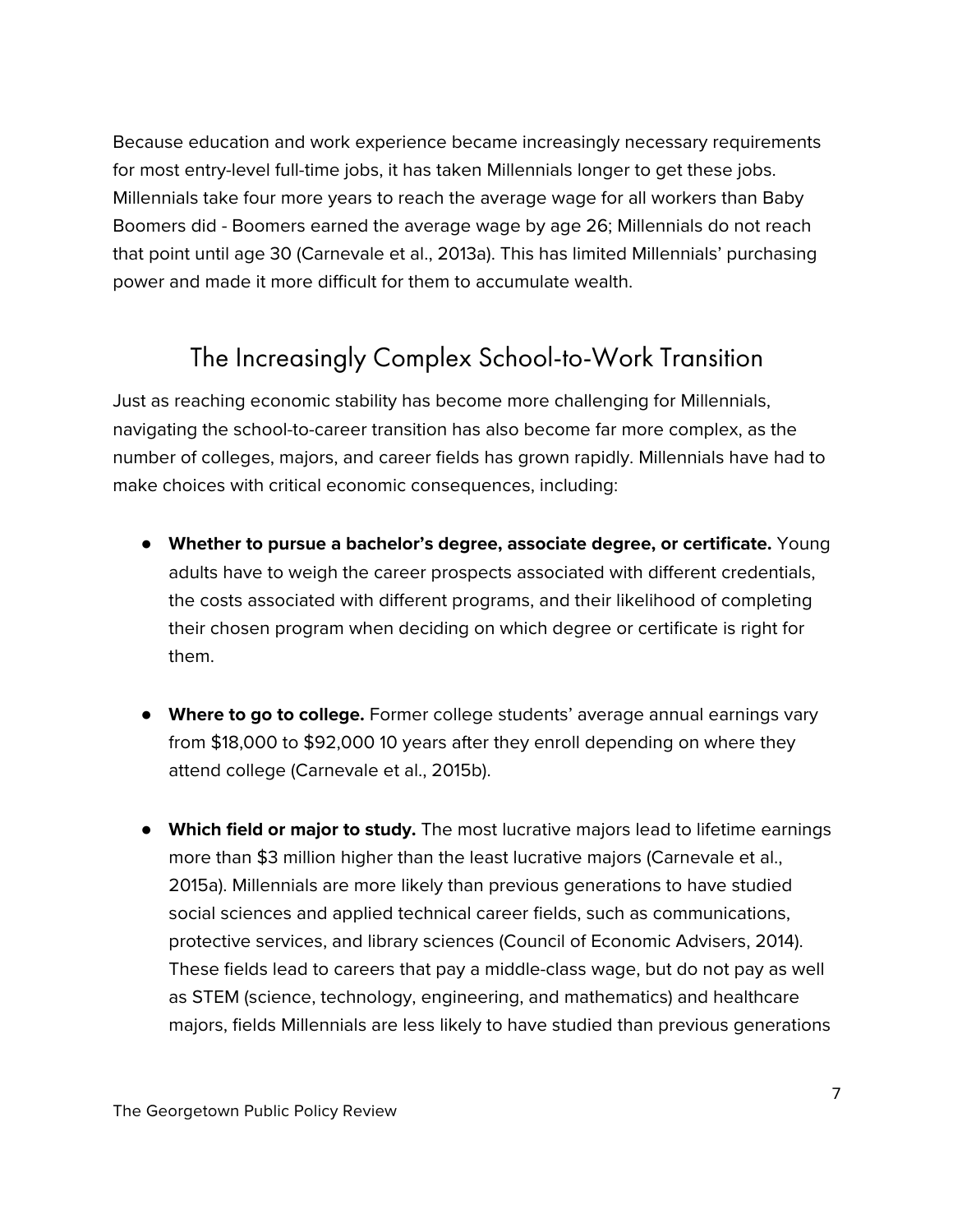(Carnevale et al., 2015a).

- **Whether to supplement their academic background with an alternative career credential such as a certification or license.** Many career fields, especially in healthcare and education, require a certification or license in addition to a college degree. In other cases, a certification is not required, but there are substantial benefits associated with earning one.
- **Whether to invest in work-based learning.** Millennials have also had to navigate a vast array of work-based learning opportunities, which have become increasingly necessary to enter the full-time entry-level labor market. These include internships, externships, apprenticeships, mentorships, job shadowing, and parttime jobs.

After securing the education, training, and work experience required to enter the full-time labor market, Millennials face an increasingly complex job search process. Previous generations applied for jobs in their local area, which they found through newspaper ads or word of mouth. The advent of the Internet and web-based recruiting platforms has provided Millennials with access to a seemingly boundless number of job openings across the country. This has been a double-edged sword: On the one hand, Millennials have had access to more job opportunities than previous generations could have imagined; on the other hand, the competition for any individual job has intensified (Hadas, 2003).

Conversely, employers now receive far more applications for a typical job opening than they can review (Hadas, 2003). As a result, they have adopted software that allows them to filter job candidates to curb recruiting and hiring costs (Cappelli, 2012). These developments have effectively led employers to increase standards for what constitutes a qualified candidate for a job. Instead of hiring candidates with strong work ethic and cultural fit who can be trained into productive employees, employers are increasingly looking for candidates who can perform a job proficiently on day one (Cappelli, 2012). This has especially hurt less-educated workers from disadvantaged family backgrounds, as employers have invested more training dollars in college-educated workers. Nearly 60% of employers' spending on formal training is to train workers who already have

The Georgetown Public Policy Review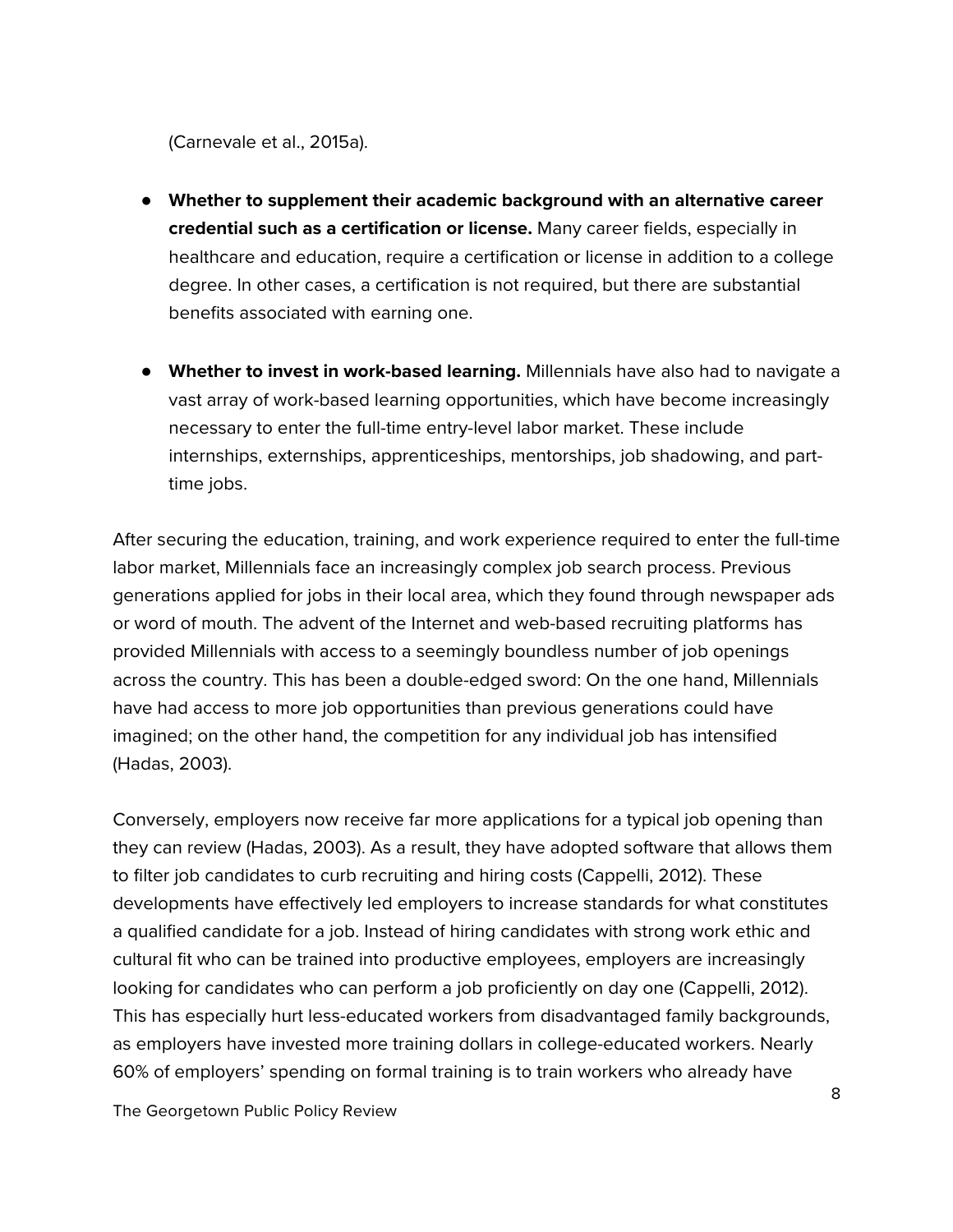college degrees, while workers with a high school education or less account for only 17% of spending on formal training (Carnevale et al., 2015d).

## The Future of Work for Post-Millennial Generations

Structural changes to the American economy that have taken place over the past several decades have created barriers to adult independence and labor force attachment. Alongside these changes, Millennials have taken longer to launch their careers and adult lives, save at lower rates, and accrue more debt than previous generations. These changes have disproportionately affected young men and have slowed progress toward alleviating race-based inequalities in the labor market. As a result of declining opportunities in the labor market in career fields traditionally dominated by men as well as women's increased integration into the workforce, gender-based inequalities have declined for Millennials, but persist at high levels across career fields.

One of the most consequential changes that has taken place in the job market is the rising skill requirements for entry-level work. Many unemployed job seekers have difficulty even getting their applications reviewed – especially young adults with long bouts of unemployment, no college degree, or limited work experience. These workers, who comprise a disproportionate number of young adults, people of color, and people from working-class families, are forced to endure longer bouts of unemployment or settle for jobs that are a poor match for their skills, leading to an inefficient use of human capital across the economy. These dynamics have created an increasingly polarized labor market, leaving workers with the most difficulty finding a job even more vulnerable and rendering older Millennials without the economic stability on which previous generations could count.

"In an increasingly polarized labor market, leaving workers with the most difficulty finding a job even more vulnerable."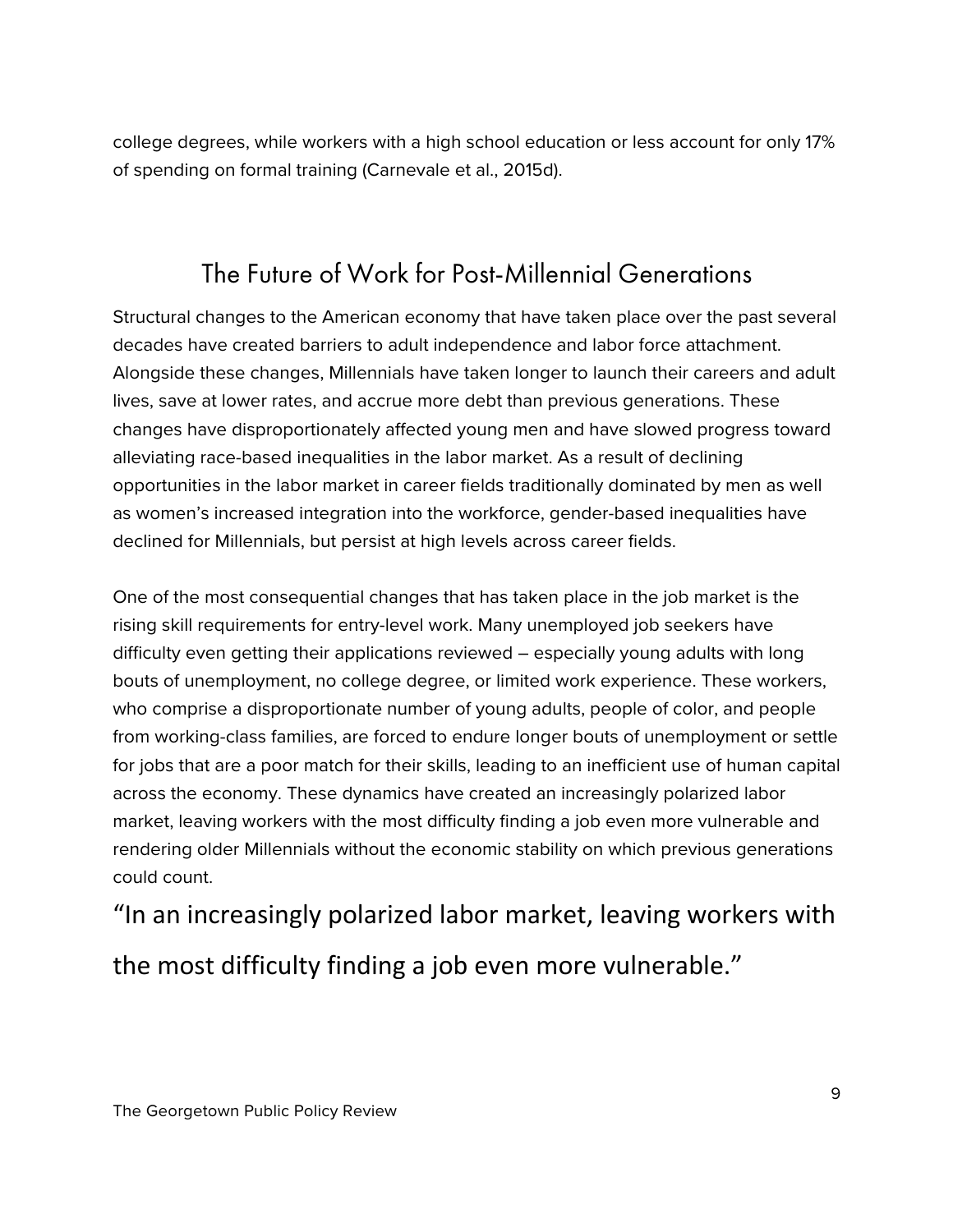

Change in Average Student Loan Debt by State, 2004 - 2014

Averge student loan debt per state in 2004 and 2014. States represented in the sample had at least one-third of schools studied provide data for both Averge studient loan debt per state in 2004 and 2014. States represented in the sample had at least one-third of schools studied provide data for both<br>years. States with less than one-third of schools reporting for both ye

Source: The Institute for College Access and Success. (2015). Student Debt and the Class of 2014.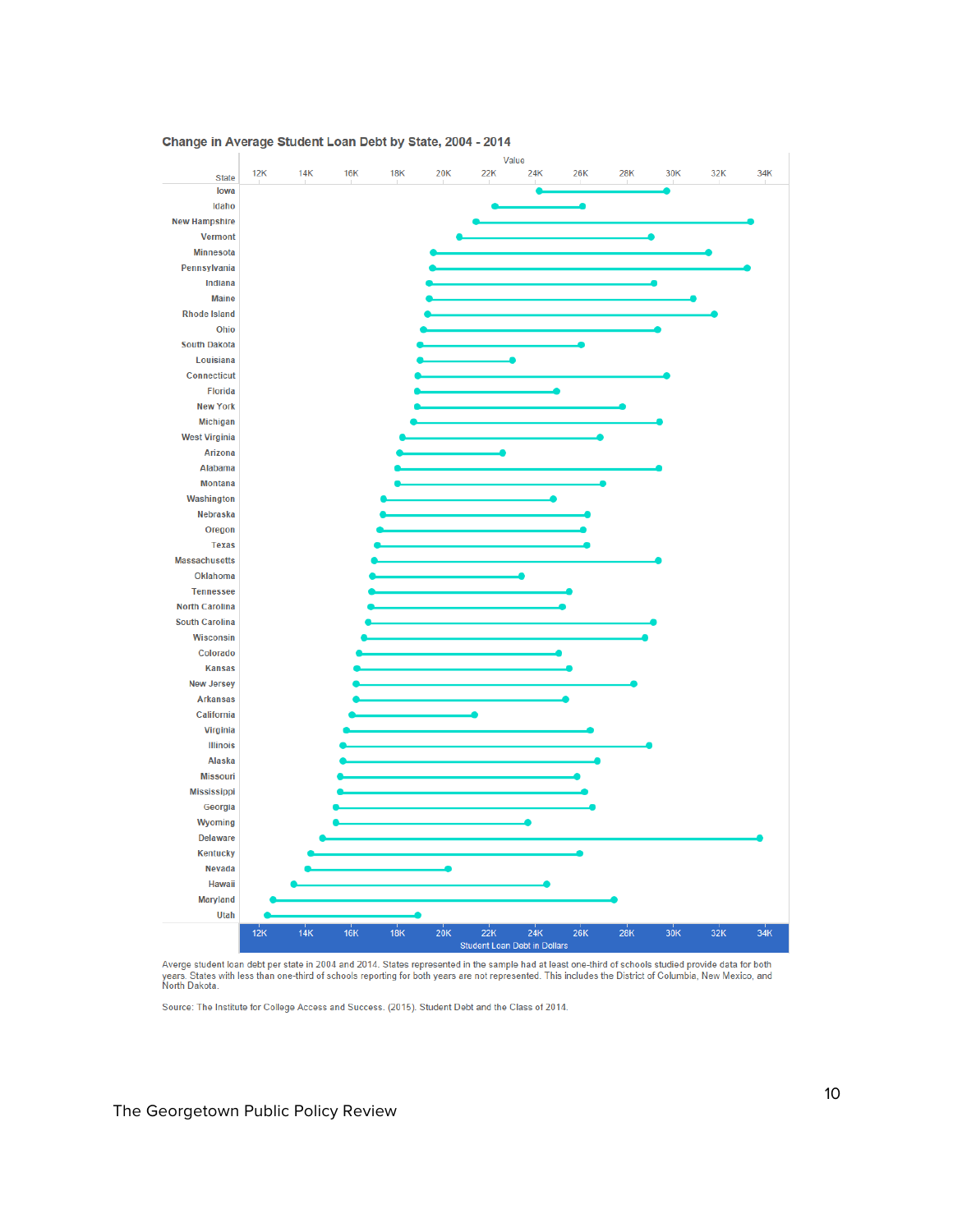Millennials' delayed transition into careers has coincided with a series of related economic and socio-cultural changes that have also delayed their transition into adulthood, as based on traditional indicators such as living independently, starting a family, and owning a home (Taylor et al., 2014a). Since the 1960s, the share of Americans who complete school, leave home, achieve financial independence, marry, and have children by age 30 has declined from three-fourths to less than half of women and from two-thirds to one-third of men (Danzinger and Ratner, 2010).

Due to the rising costs of college, increased rates of college attendance, scarcer economic opportunities, and declining rates of homeownership, Millennials have had to take on greater levels of debt while saving at lower rates. As a result, they have begun their adult lives deeper in debt and devoid of assets (Danzinger and Ratner, 2010). If these trends continue, post-Millennial generations' net worth will not be positive until they reach their middle ages, a substantial burden given the financial and psychological costs associated with debt.

### The Decline of Young Men

Young men with a high school education or less have seen the starkest declines in the career opportunities relative to previous generations. In 1980, a high school-educated man in his 20s earned \$34,000 annually; today, the similarly qualified man would earn \$25,000 annually, a 26% decline (Carnevale et al., 2013a). The share of men in their 20s working in blue-collar jobs, once American men's chief route to a middle-class life, declined from 54% to 36% (Carnevale et al., 2013a). While young women responded to the changing dynamics of the labor market by graduating from college at substantially higher rates, young men's college degree attainment increased only slightly.

"Despite declining opportunities for men and educational advancements for women, men still earn more than women at every education level."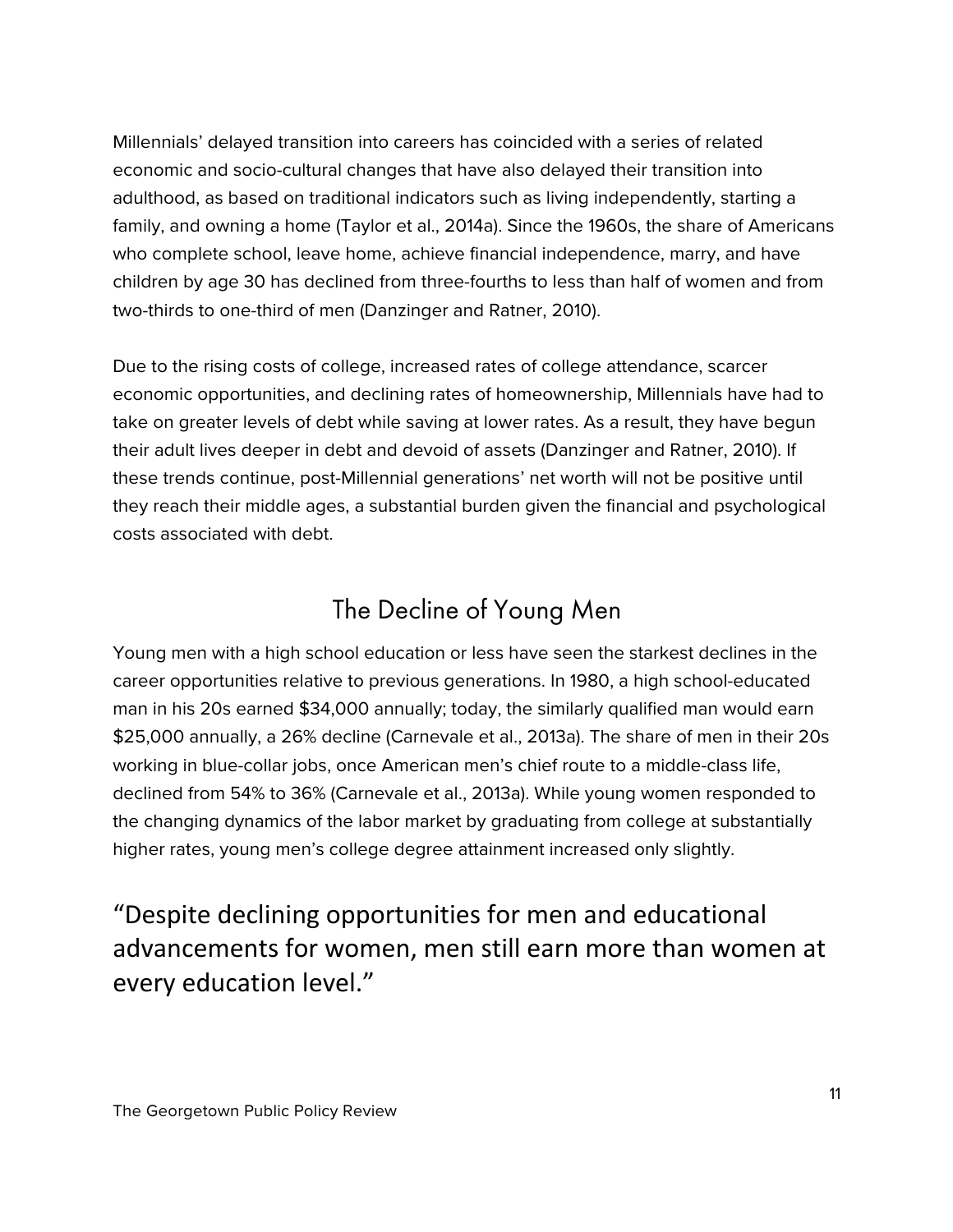Since the 1980s, women's college graduation has increased by 14 percentage points, compared to 4 percentage points for men (Carnevale et al., 2013a).<sup>5</sup> As a result of men's failure to keep up the with new economic demands, many have been left with jobs in sales, office support, food service, and personal services fields. Many of these jobs are part-time, low-wage, and do not provide opportunities for career advancement. Despite declining opportunities for men and educational advancements for women, men still earn more than women at every education level, and men without a college education commonly earn more than college-educated women. In other words, the declines in labor market opportunities for young men and progress of young women have not offset gender-based differences in employment and earnings.



#### **Average Median Weekly Earnings by Sex, 2015**

Source: Bureau of Labor Statistics. (2015). Earnings. Labor Force Statistics from the Current Population Survey.

<u> 1989 - Johann Barn, mars ann an t-Amhain Aonaich ann an t-Aonaich ann an t-Aonaich ann an t-Aonaich ann an t-</u>

 $<sup>5</sup>$  Ibid.</sup>

The Georgetown Public Policy Review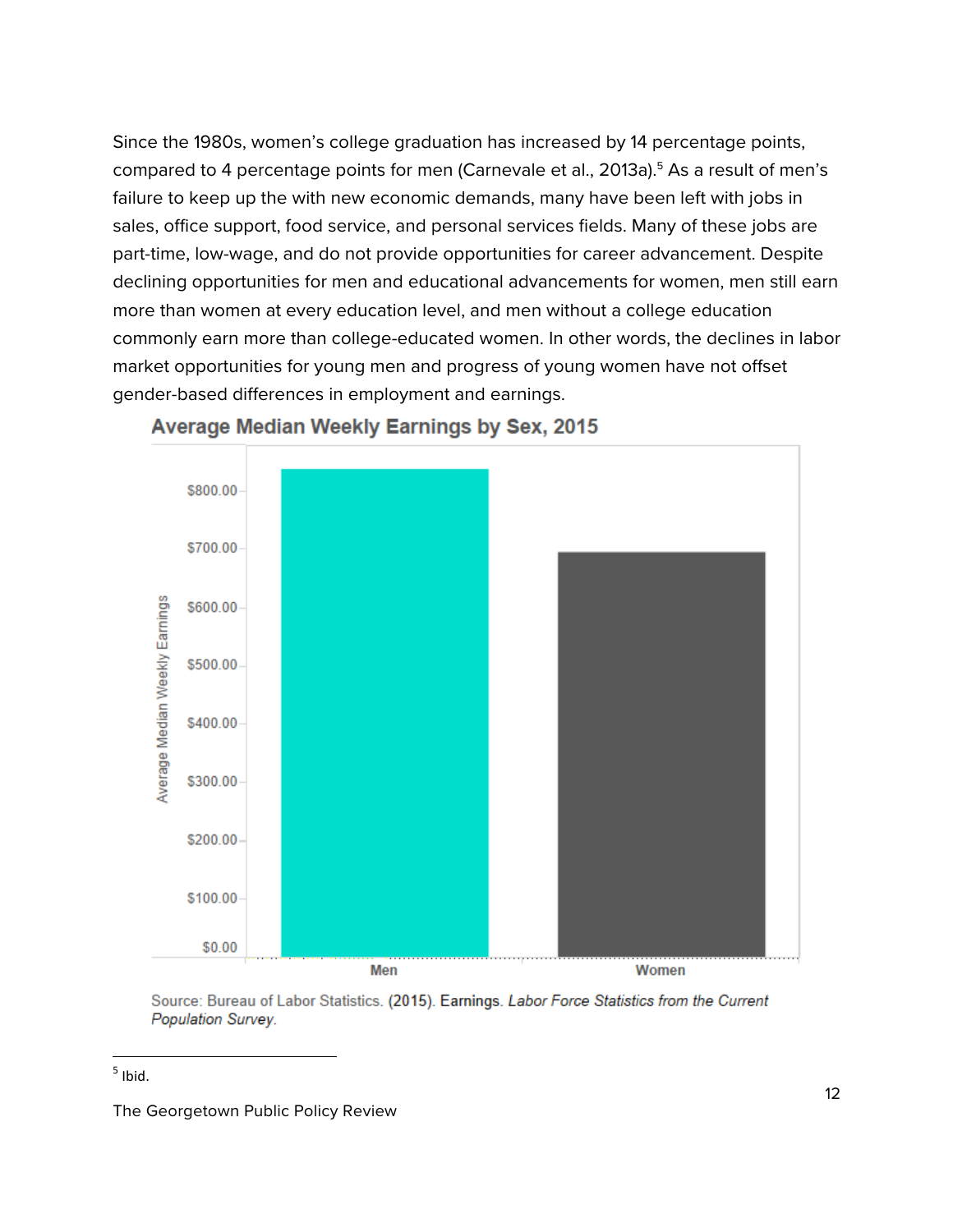# Unequal Race-based Effects

Not only has the evolution of the job market been biased in some ways against young men, it has also been race-biased against African Americans, especially in the 21st century. Millennials are the most racially diverse generation in American history, but the dynamics of the economy have exacerbated race-based economic inequality, after substantial progress toward closing racial economic gaps in the 1990s. For example, since 2000, the share of young African Americans working full-time declined from 65% to 48%, which has more than doubled the employment gap between white and black Millennials from 6 percentage points to 14 percentage points (Carnevale et al., 2013a). While, these changes were largely driven by the Great Recession, which disproportionately affected African Americans (Carnevale et al., 2013a), the depth of that recession and length of slow recovery that followed have made these inequalities more lasting and distinctive part of Millennial generation as it comes of age.



Average Median Weekly Earnings By Race, 2015

Source: Bureau of Labor Statistics. (2015). Earnings. Labor Force Statistics from the Current Population Survey

The Georgetown Public Policy Review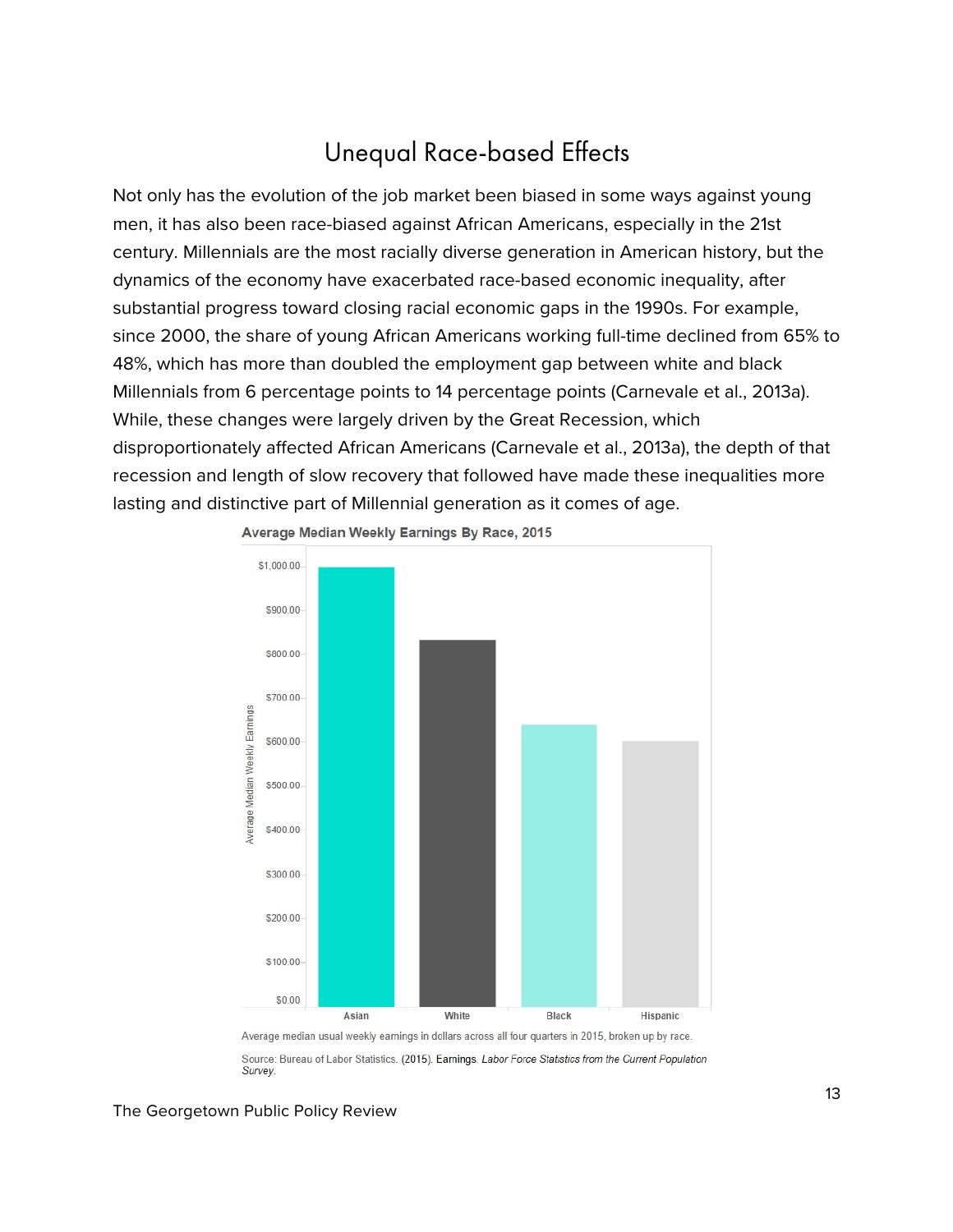# Improving the School-to-Work Transition for Post-Millennial

#### **Generations**

As America enters the post-Millennial era, where older Millennials necessitate similar economic stability as their generational predecessors, policymakers and educators should seek ways to help young people of all backgrounds to successfully obtain and upgrade the necessary skills to launch and maintain their careers. That means helping them progress through the college classrooms and towards college degree or certificate, by re-examining initiatives like the Obama administration's America's College Promise and similar state-based initiatives<sup>6</sup> that allow many students to attend the first two years of college tuition-free. It also means promoting career and technical education and workbased learning opportunities in high school and beyond by reauthorizing the Perkins Act and expanding funding for career and technical education at the state level.

# Using Data to Aid<br>Education



<u> 1989 - Johann Barn, mars ann an t-Amhain an t-Amhain an t-Amhain an t-Amhain an t-Amhain an t-Amhain an t-Amh</u>

 $6$  Tennessee, Oregon, and Minnesota have piloted similar initiatives, while legislation has been proposed in at least 10 other states.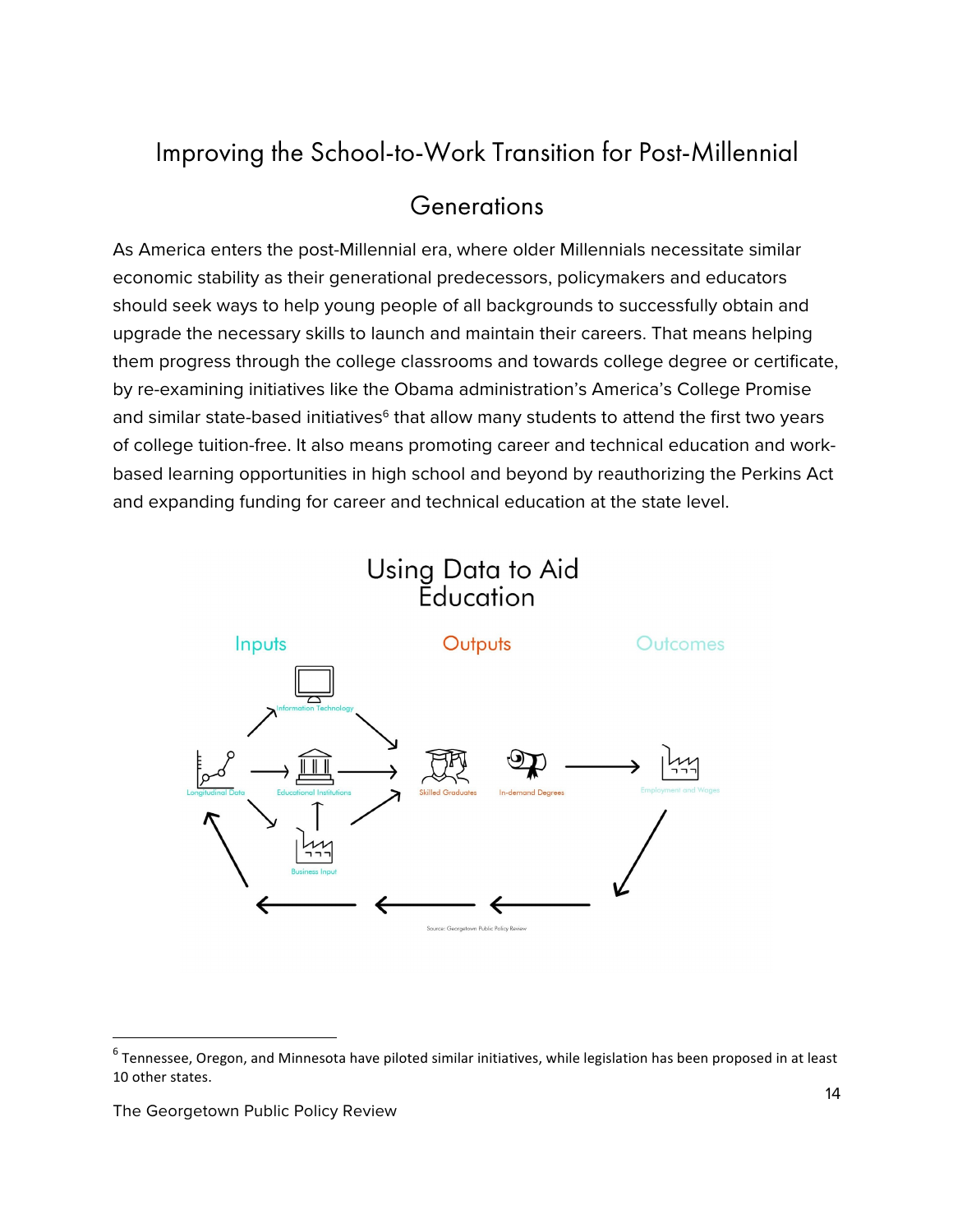Policymakers can improve educators' and students' decisions by:

- Strengthening the connections between education and careers;
- Promoting the transparency of the economic value of college programs through consumer information tools like the Department of Education's College Scorecard; and
- Using labor market outcome standards to award federal and state funding to college programs, as the Department of Education's Gainful Employment rule and states that have begun to accredit and fund college programs based on labor market success, as defined by job placement rates and post-graduate earnings.
- Using labor market information to better match employers and job seekers in the labor market, developing public job boards and American Job Centers already funded by the Workforce Innovation and Opportunity Act (Carnevale et al., 2012).

In short, America needs to develop an operating system that uses new and existing policy tools to connect talent to opportunity in the labor market. To date, students have made decisions about what to study and which careers to pursue without sufficiently considering the robustness of opportunities in that career field (Betts, 1996); at the same time, employers have relied on outdated models to identify talent (Cappelli, 2012). As decisions about education, training, and careers become increasingly difficult to navigate, students and their families need to understand the costs and likely employment and earnings outcomes of the programs they are considering.

Today, both data and software exist that can help students and jobseekers better understand the pathways between education and careers and help employers identify talent in a nuanced way that promotes opportunity instead of obstructing it. Over the past decade, the federal government has invested more than \$700 million to help states build statewide longitudinal data systems (SLDS). SLDS have the potential to track students from pre-school through graduate school and the workforce, though their coverage varies from state to state. These data systems contain information about students from a variety of sources. Because each student has a unique identifier, such as a Social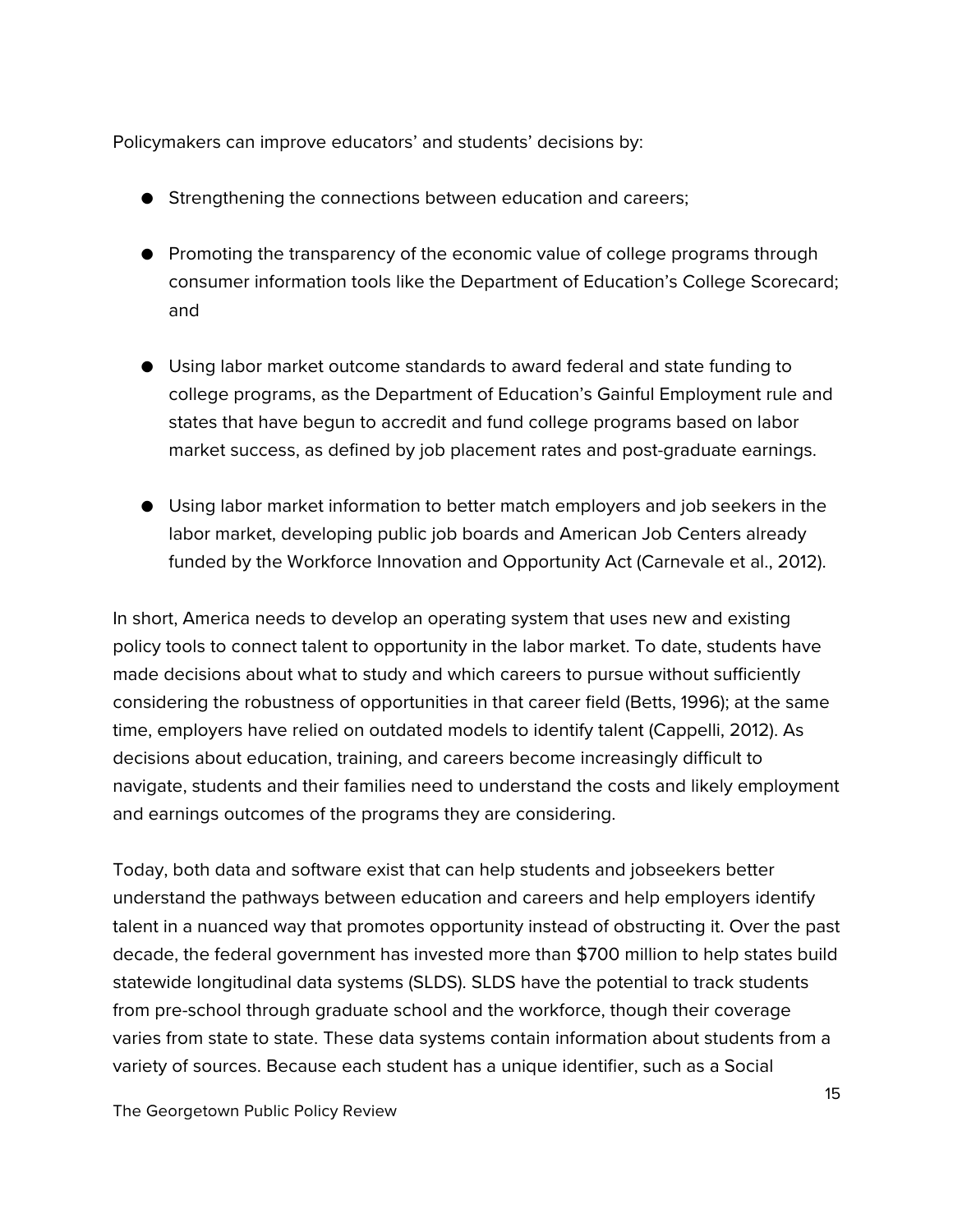Security number, multiple data systems can be connected to analyze data from preschool through high school, college, the workforce, and many other education and training experiences. Since the initial funding of SLDS, increased access to data sources and computing power has revolutionized states' ability to understand what happens to students as they move through the education system as well as after they leave and pursue careers in the job market (Workforce Data Quality Campaign, 2015).

States are connecting education data to labor market information in order to understand the labor market outcomes of college graduates by program of study and close industrybased skills gaps; to provide consumer information to students, parents, and workers; and to help colleges, college programs, and policymakers better understand the economic value of college programs to make evaluation, development, and funding decisions (Workforce Data Quality Campaign, 2015). Colleges can use these information systems to graduate more students from their halls, encouraging educational actors to employ new-age strategies, such as predictive analytics and insights from the behavioral science field, to target interventions. These systems also allow colleges to promote the alignment of their programs with the job market, through program and curriculum development, so that students in post-Millennial generations develop the competencies employers seek.

"Today, both data and software exist that can help students and jobseekers better understand the pathways between education and careers and help employers identify talent in a nuanced way that promotes opportunity instead of obstructing it."

This also has the potential to accelerate post-Millennial generations' transitions into the workforce by streamlining curricula using data that identifies the essential competencies in a given career field, as competency-based education programs have begun to do., In theory, these developments would allow post-Millennial generations to accrue less debt and begin earning and saving at earlier ages. Finally, these information systems can be used to better match young adults to job openings based on their education and competencies, allowing them to build career capital and ascend career ladders more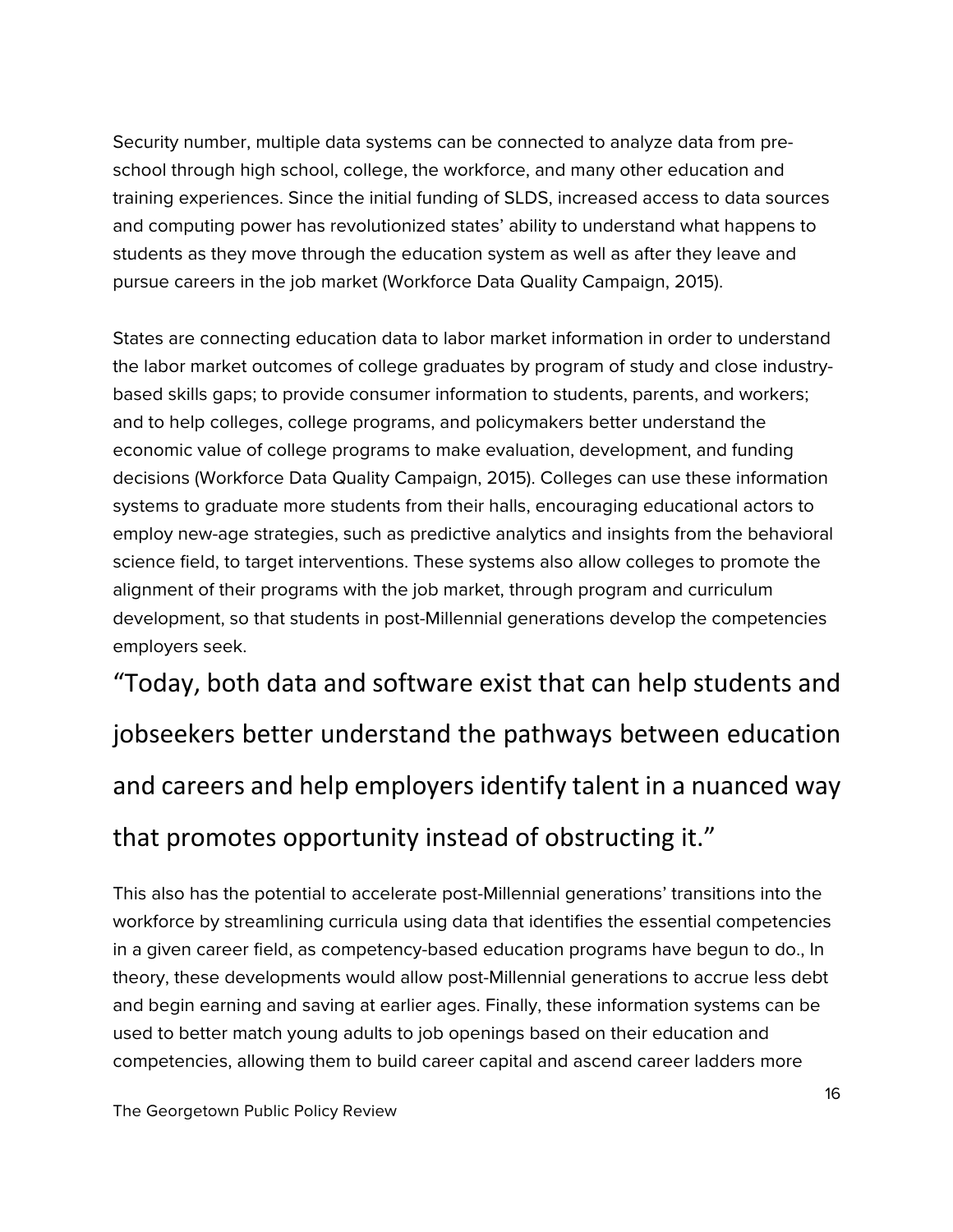rapidly. Combined with other data sources, these information systems have the potential to improve the American education and training system in ways that serve students and trainees better, use public funding more efficiently, and promote economic development and growth.

As employers demand increasing levels of skill, the risk of not responding to the new challenges post-Millennial generations will face in transitioning into careers will continue to grow. More young people will be left behind to low-wage and part-time work, or become discouraged and drop out of the labor force altogether, exacerbating economic and social inequality and amplifying political tensions. On the other hand, addressing these challenges would promote economic and political stability and shared prosperity for young people of all backgrounds.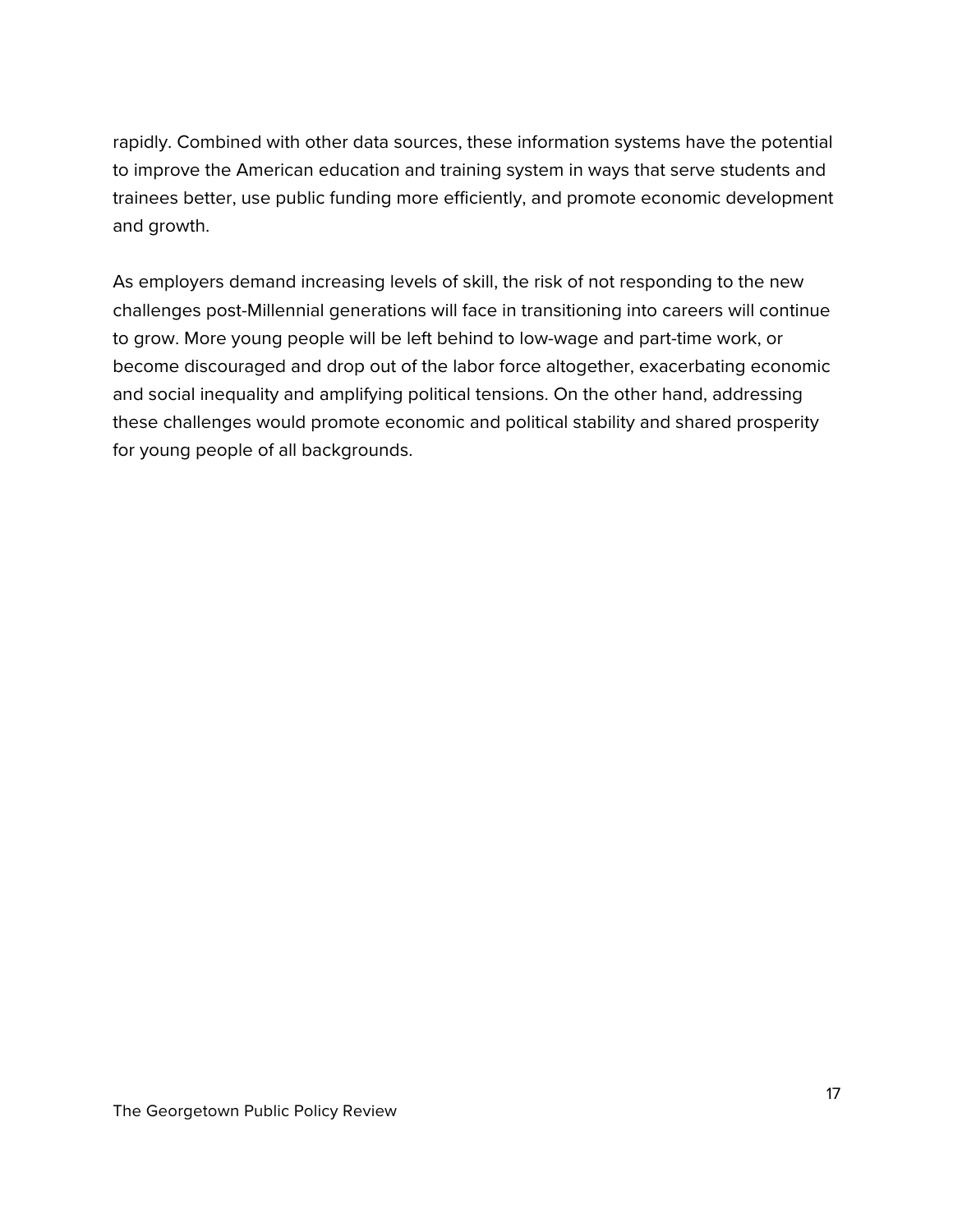**Andrew R. Hanson** is a senior research analyst at the Georgetown University Center on Education and the Workforce at the McCourt School of Public Policy. His current research focuses on labor market outcomes for young and older adults; community colleges; workforce development; the value of postsecondary certificates, associate's degrees, certifications, licenses, and internships; and the impact of work on student success.

**Artem Gulish** is a senior research analyst at the Georgetown University Center on Education and the Workforce at the McCourt School of Public Policy, where his areas of research include health care workforce trends; job opportunities for recent college graduates; labor market trends for younger and older adults; employment, education, and wage trends during the Great Recession and subsequent recovery; national, regional, and state forecasts of education and workforce trends; diversity in labor markets and educational institutions; trends in online job market demand; and employerprovided training.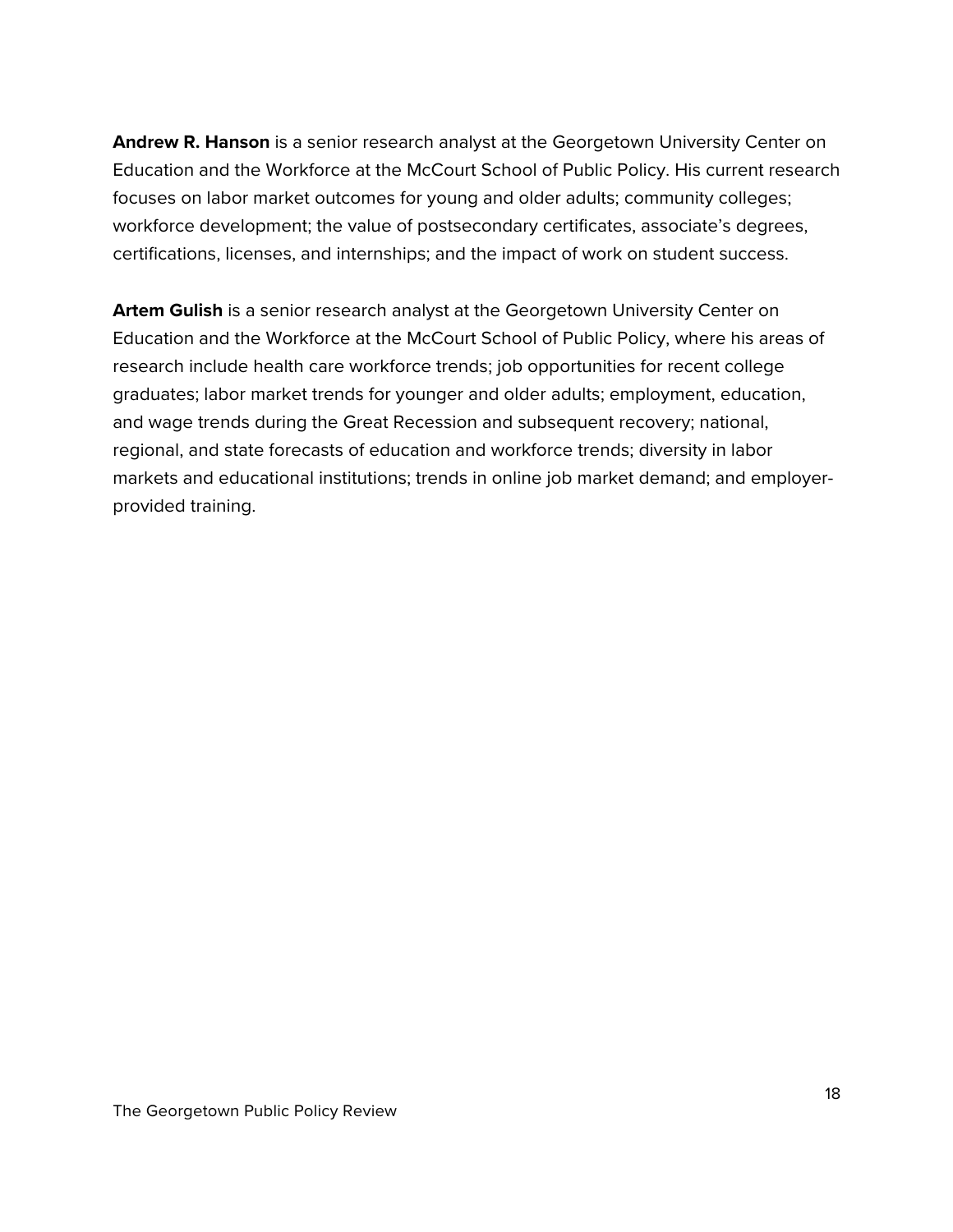# References

- Betts, Julian R. (1996). "What Do Students Know about Wages? Evidence from a Survey of Undergraduates," The Journal of Human Resources, 31 (1), 27-56.
- Brynjolfsson, Erik and McAfee, Andrew. (2014). The Second Machine Age: Work, Progress and Prosperity in a Time of Brilliant Technologies, New York: W.W. Norton & Company.
- Cappelli, Peter. (2012). Why Good People Can't Get Jobs: The Skills Gap and What Companies Can Do About It. Philadelphia: Wharton Digital Press.
- Carnevale, Anthony P., Ban Cheah, and Andrew R. Hanson. (2015a). The Economic Value of College Majors. Washington: Center on Education and the Workforce. https://cew.georgetown.edu/cew-reports/valueofcollegemajors/.
- Carnevale, Anthony P., Ban Cheah, and Martin Van Der Werf. (2015b). Ranking Your College: Where You Go and What You Make. Washington: Center on Education and the Workforce, 2015b. https://cew.georgetown.edu/cewreports/college-rankings/.
- Carnevale, Anthony P., Gainer, Leila J., Meltzer, Ann S., and Holland, Shari L. (1988). "Workplace Basics: The Skills Employers Want," Training and Development Journal, Vol. 42 (10).
- Carnevale, Anthony P., Andrew R. Hanson, and Artem Gulish. (2013a). Failure to Launch: Structural Shift and the New Lost Generation. Washington: Center on Education and the Workforce. https://cew.georgetown.edu/report/failure-tolaunch/.
- Carnevale, Anthony P., Tamara Jayasundera, and Andrew R. Hanson. (2012). Career and Technical Education: Five Ways That Pay Along the Way to the B.A. Washington: Center on Education and the Workforce. https://cew.georgetown.edu/report/career-and-technical-education/.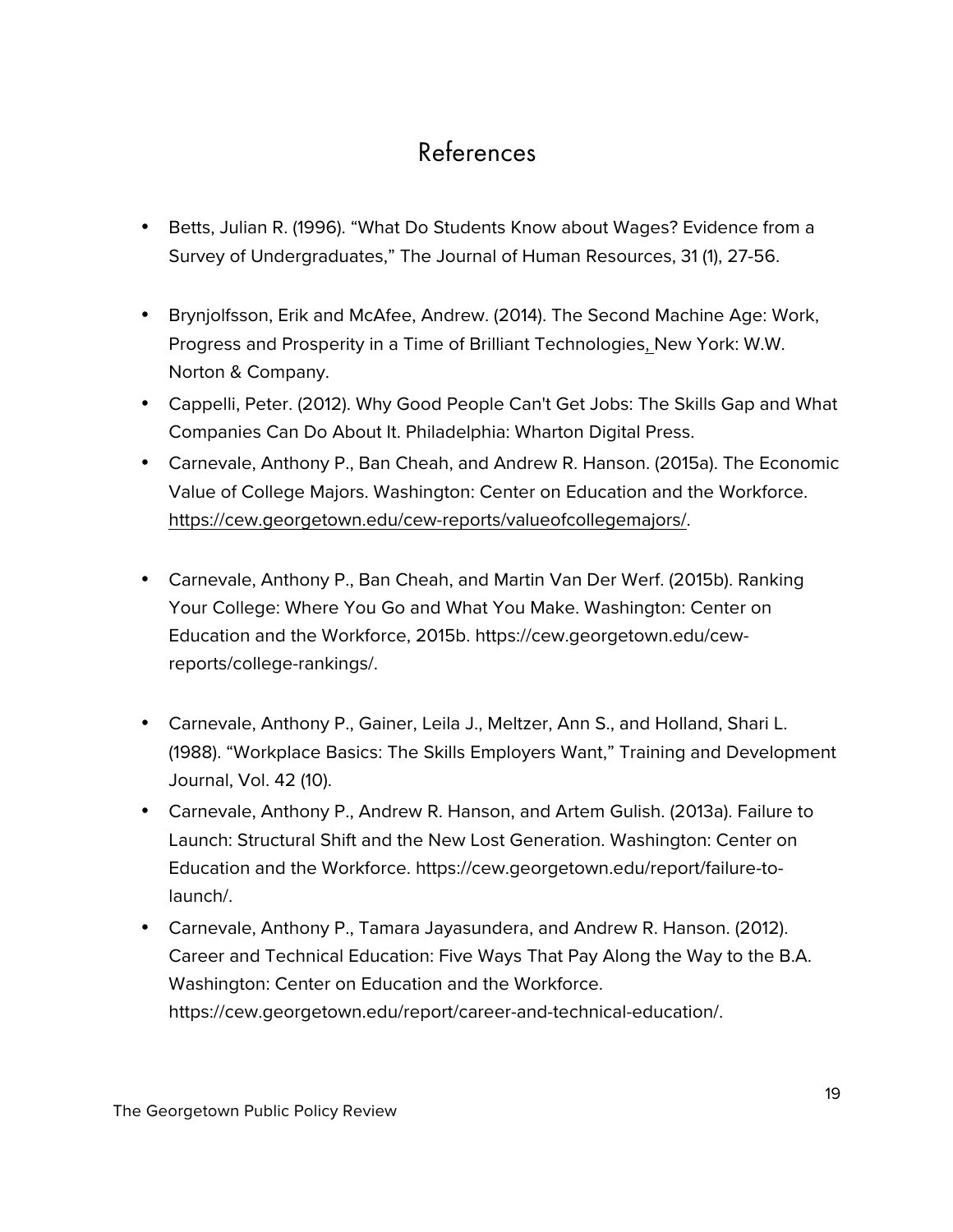- Carnevale, Anthony P., and Stephen J. Rose. (2015c). The Economy Goes to College: The Hidden Promise of Higher Education in Post-Industrial Service Economy. Washington: Center on Education and the Workforce. https://cew.georgetown.edu/report/economygoestocollege/.
- Carnevale, Anthony P., Jeff Strohl, and Artem Gulish. (2015d). College Is Just the Beginning: Employers' Role in the \$1.1 Trillion Postsecondary Education and Training System, Washington: Center on Education and the Workforce. https://cew.georgetown.edu/wp-content/uploads/2015/02/Trillion-Dollar-Training-System-.pdf.
- Carnevale, Anthony P., Nicole Smith, and Jeff Strohl. (2013b). Recovery: Job Growth and Education Requirements Through 2020, Washington: Center on Education and the Workforce. https://cew.georgetown.edu/report/recovery-jobgrowth-and-education-requirements-through-2020/.
- Danziger, Sheldon, and David Ratner. (2010). "Labor Market Outcomes and the Transition to Adulthood." The Future of Children no. 1: 133-158. http://futureofchildren.org/futureofchildren/publications/ docs/20\_01\_07.pdf.
- Danziger, Sheldon H. and Cecilia Elena Rouse. (2007). The Price of Independence: The Economics of Early Adulthood. New York: Russell Sage Foundation.
- Frey, William H. (1979). "Central City White Flight: Racial and Nonracial Causes," American Sociological Review, 44 (425–448).Fry, Richard. (2015). "Millennials surpass Gen Xers as the largest generation in U.S. labor force." Washington, D.C.: Pew Research Center. http://www.pewresearch.org/facttank/2015/05/11/millennials-surpass-gen-xers-as-the-largest-generation-in-u-slabor-force/.
- Hadas, Yael. (2003). The Effects of Internet Recruiting on Matching Workers and Employers. Boston: Harvard University.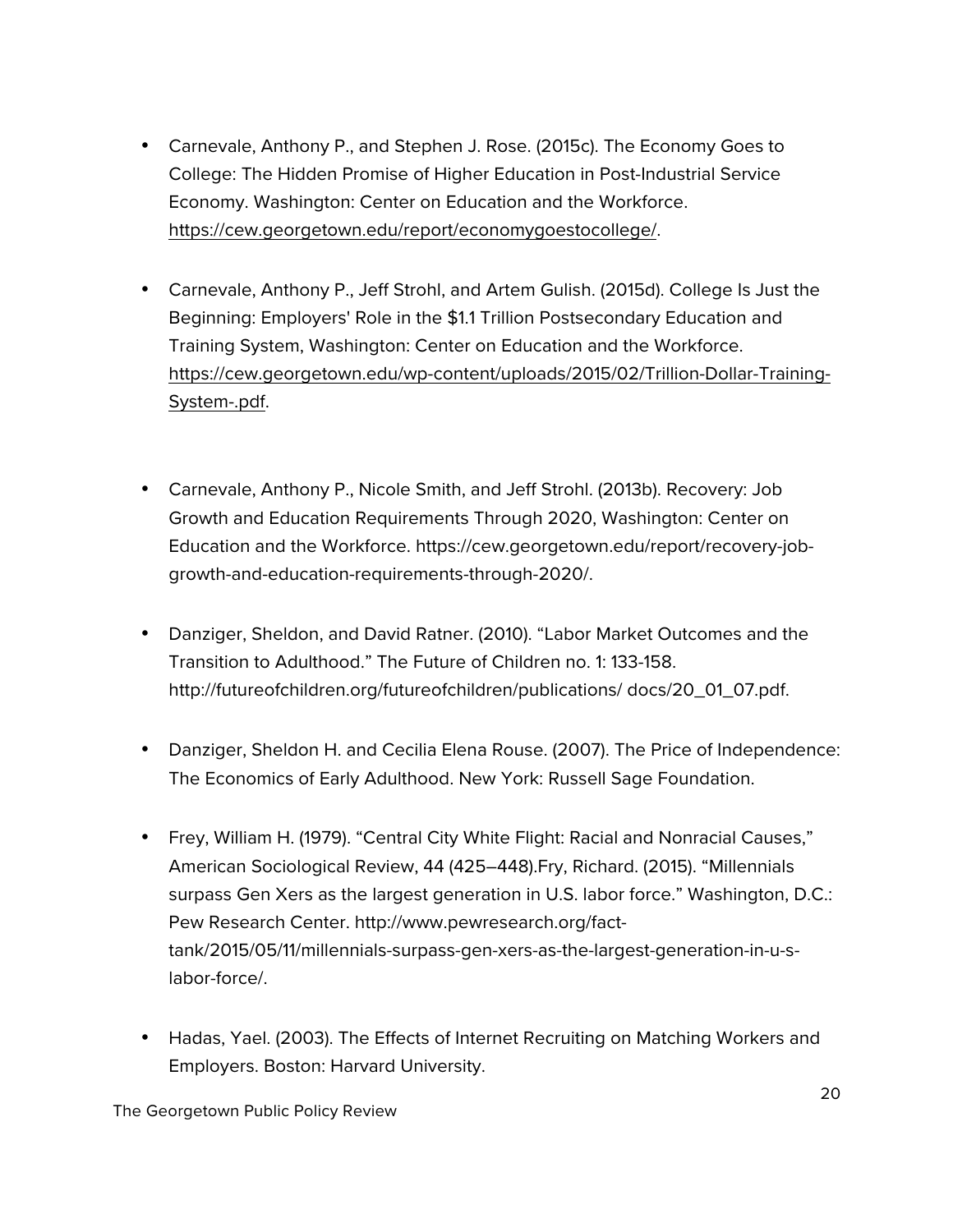http://citeseerx.ist.psu.edu/viewdoc/download?doi=10.1.1.509.9621&rep=rep1&type =pdf.

- Hart Research Associates. (2015). "Falling Short? College Learning and Career Success," American Association of Colleges and Universities. https://www.aacu.org/sites/default/files/files/LEAP/2015employerstudentsurvey.pdf
- International Monetary Fund. (2008). "Housing and the Business Cycle," World Economic Outlook. https://www.imf.org/external/pubs/ft/weo/2008/01/pdf/text.pdf.
- Kahn, Lisa B. (2010). "The Long-term Labor Market Consequences of Graduating from College in a Bad Economy." Labour Economics. no. 17(2): 303-316. doi:10.1016/j.labeco.2009.09.002.
- Moretti, Enrico. (2012). The New Geography of Jobs. New York: Enrico Moretti.
- Taylor, Paul, Carroll Doherty, Kim Parker, Vidya Krishnamurthy (2014a). Millennials in Adulthood: Detached from Institutions, Networked with Friends. Washington, D.C.: Pew Research Center. http://www.pewsocialtrends.org/2014/03/07/millennials-in-adulthood/.
- Taylor, Paul, Rick Fry, and Russ Oates. (2014b). The Rising Cost of Not Going to College. Washington, D.C.: Pew Research Center. http://www.pewsocialtrends.org/2014/02/11/the-rising-cost-of-not-going-tocollege/.
- Taylor, Paul, Richard Fry, D'Vera Cohn, Gretchen Livingston, Rakesh Kochhar, Seth Motel, and Eileen Patten. (2011). The Old Prosper Relative to the Young: The Rising Age Gap in Economic Well-being. Washington, D.C.: Pew Research Center. http://www.pewsocialtrends.org/2011/11/07/the-rising-age-gap-in-economic-wellbeing/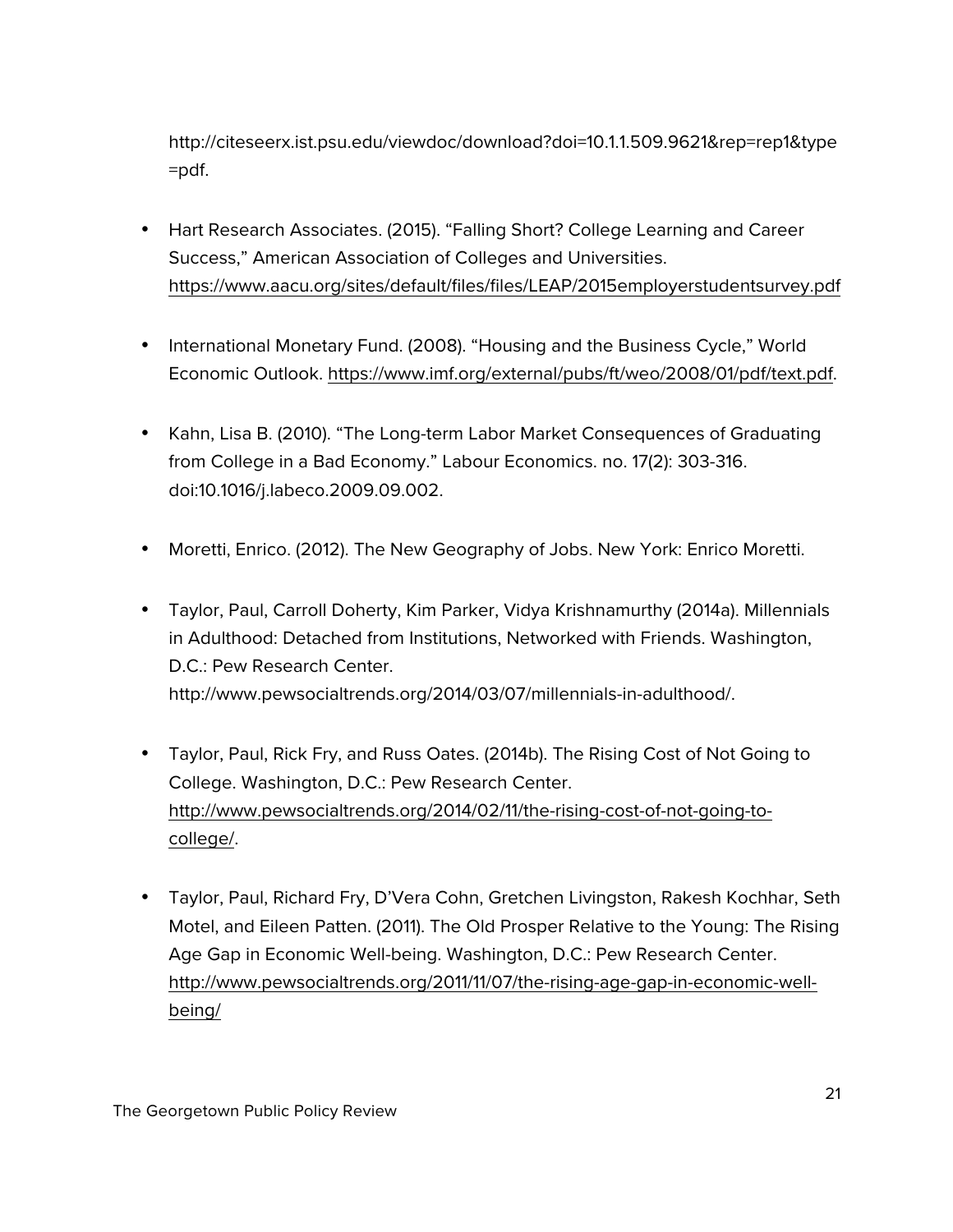- The Council of Economic Advisers. (2014). 15 Economic Facts About Millennials. Washington: Executive Office of the President of the United States. https://www.whitehouse.gov/sites/default/files/docs/millennials\_report.pdf.
- U.S. Census Bureau and U.S. Bureau of Labor Statistics. (2014). Current Population Survey (March supplement).
- U.S. Census Bureau. (2013). American Community Survey.
- Workforce Data Quality Campaign. (2015). Mastering the Blueprint: State Progress on Workforce Data. http://www.workforcedqc.org/sites/default/files/images/1%2015%20NSCblueprintR EVISED\_v2.pdf